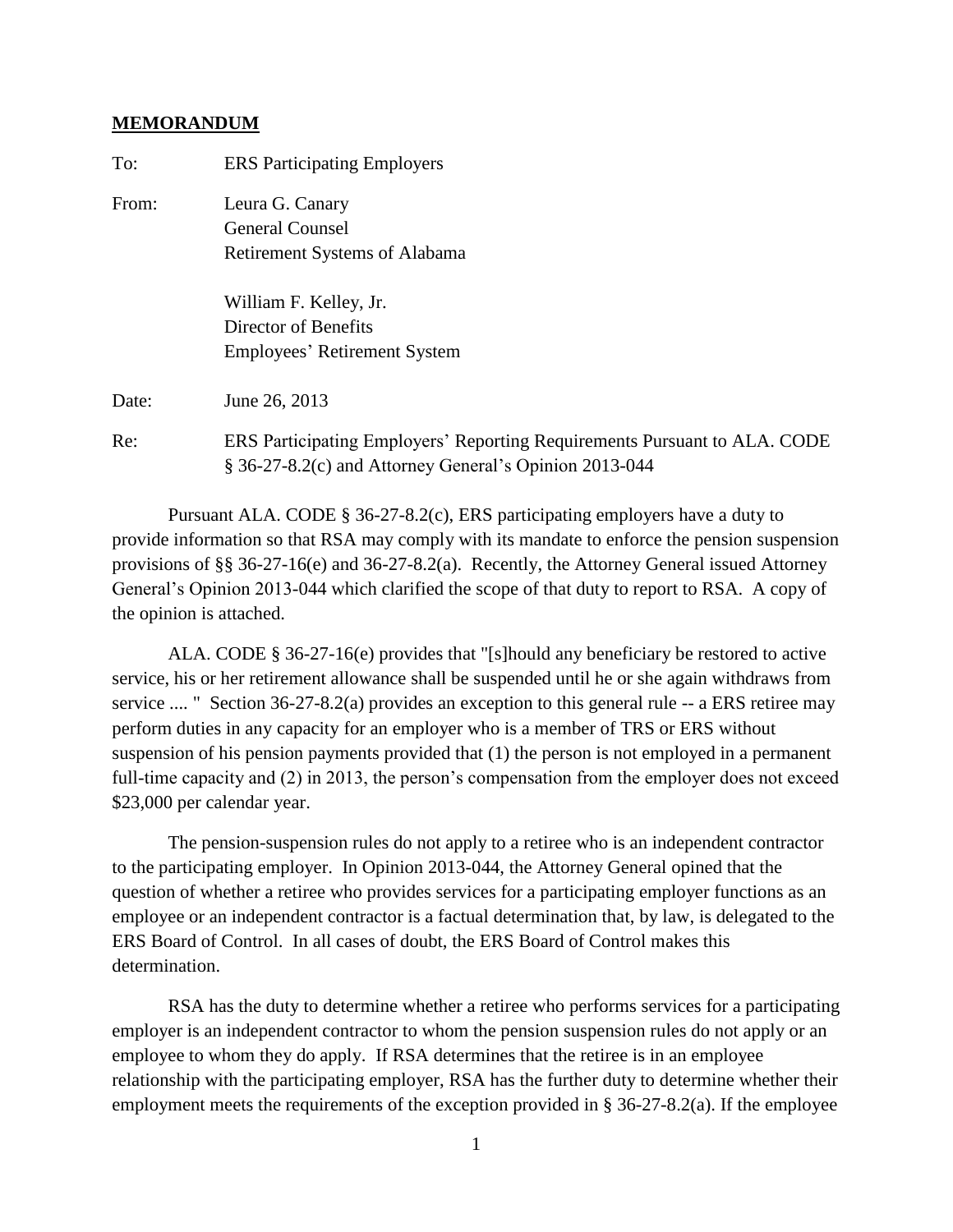is either a full-time permanent employee or if the employee makes more than \$23,000, the exception does not apply. If a retiree is working in violation of the pension-suspension rules, the law requires RSA to suspend the retiree's pension for the duration of that employment.

Attorney General Opinion 2013-044 clarifies that the participating employer has a legal duty to report to RSA that retirees are performing work for them and to provide information sufficient for RSA to make a determination of whether the pension suspension rules apply and, if so, whether the retiree's employment falls within the exceptions provided by  $\S$  36-27-8.2(a). Specifically, Opinion 2013-044 describes the participating employer's duties as follows:

Section 36-27-8.2(c) provides that "[t]he responsibility for compliance with the provision of this section is placed upon the employing authority, and each employee employed under this section shall certify to the employer any information required in order to carry out this section." …

**Here, these provisions unambiguously make the "employing authority" responsible for ensuring that retirees, upon reemployment, are in compliance with the time and income limitations of sections 16-25-26(a) and 36-27-8.2(a).** …

**Thus, it is the duty and responsibility of the participating employer to report to the RSA the name of any TRS or ERS retiree who has been engaged to provide services for it, even where the retiree is hired through a personal services contract or a contract with a third party**. See ALA. CODE § 16-25-26(c) (2012); ALA. CODE § 36-  $27-8.2(c)$  (Supp. 2012). In turn, the law makes it incumbent on the retiree to provide any information to the participating employer necessary to implement the law ("each person employed under this section shall certify to the employer any information required in order to carry out this section"). *Id.* **Finally, the participating employer has a further and continuing duty of providing all facts necessary to RSA' s determination of the true nature of the work relationship between the retiree and the employer** so that RSA can comply with the law and exercise its duty to apply the pension-suspension provisions appropriately.

Attorney General Opinion 2013-044 (Emphasis added).

In Alabama, common law controls the definition of the business relationship between an employer and a worker. *See Birmingham Post Co. v. Sturgeon*, 149 So. 74, 76-77 (Ala. 1933). The determination of whether a worker is an employee or an independent contractor is fact specific and must be made on a case by case basis. *Reed v. Board of Trustees for Alabama State University*, 778 So.2d 791, 795 (Ala. 2000); *Hooker Construction, Inc. v. Walker*, 825 So.2d 838, 843 (Ala. Civ. App. 2001). Indeed, no one fact is controlling, but all relevant facts must be taken into consideration in defining employment status. *Reed* at 795; *Hooker Construction Co.* at 843. "The parties' characterization of their relationship is not controlling." *Alabama Power Co. v. Beam*, 472 So.2d 619, 625 (Ala. 1985).